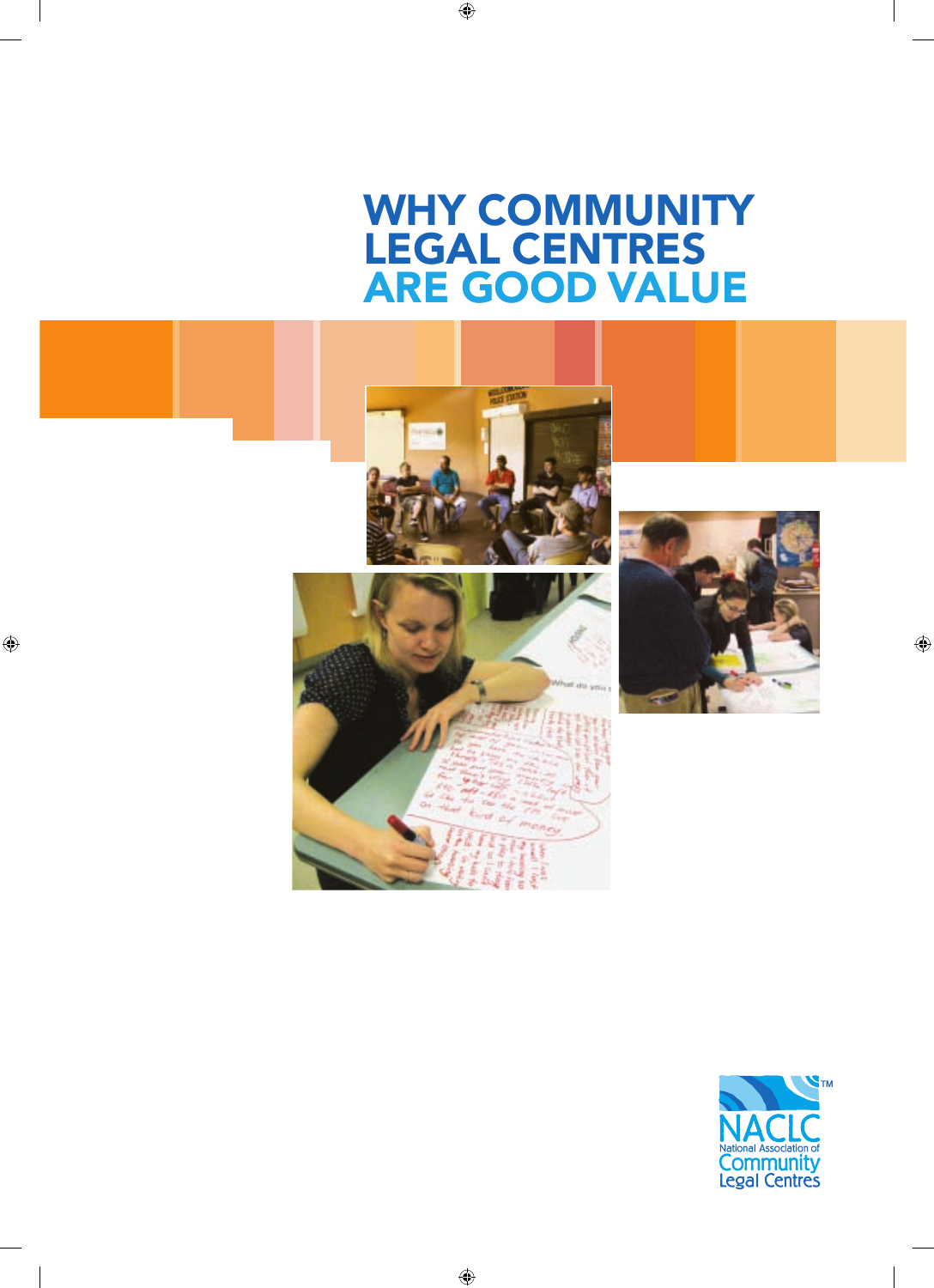### What are CLCs?

Community legal centres (CLCs) have been a vital component of the provision of legal services in Australia for more than 30 years. There are more than 200 CLCs throughout the country – in metropolitan, suburban, regional, rural and remote areas.

In 2006-071 CLCs, in addition to casework:

- provided more than 222,000 individual legal advices
- provided more than 123,000 information, support and referral services – with an emphasis on self-help
- concluded more than 2000 community legal education projects during the year and finalised over 580 law reform projects.

CLCs are different from other providers of legal services. They are not-for-profit organisations independent of government, commercial or professional bodies. They are community-based organisations with a particular focus on the disadvantaged and those with special needs. CLC management and operational structures encourage community involvement and ensure that the changing legal needs of their communities are met.

While they provide legal services to individuals, CLCs also work beyond the individual. CLCs work with their communities to initiate community legal education and law reform projects that are preventative in outcome and that strengthen the community.

The clients of community legal centres are those who are facing injustice, whose legal problem is not profitable, and whose life circumstances are affected entirely by this problem.

Sometimes the communities are not geographical, but communities of interest: people affected by debt or family violence or people with disabilities.



CLCs are generally based in accessible, shopfront locations, in areas of significant socio-economic disadvantage, or hubs easily accessible by public transport. Some are in rural and remote areas and some operate outreach programs in order to make their services accessible to far-flung communities or to people who have difficulty in coming to them.

### Not just lawyers …

CLCs recognise that the solutions for their clients' problems are not only legal. They work closely with their communities and other service providers to respond to the complex and inter-related needs of their clients. CLCs are staffed by a mix of lawyers, community educators, social workers, non-lawyer advocates, financial and other counsellors, and domestic violence and other specialist community workers. These professionals are backed by administrative and coordination staff.

The holistic multi-disciplinary service provided by CLCs aids in addressing the causes of entrenched disadvantage.

#### Case study

#### Too many fines lead to law change

The Victorian Homeless Persons Legal Clinic (HPLC) saw Richard, an elderly man who suffered from chronic alcoholism and lived in and around a train station. Richard had accrued fines of \$100,000 over five years, sometimes receiving up to 13 a day. These fines all related to 'public-space' offences such as being in the wrong part of the train station, drinking in public, begging and using offensive language (when responding to what he felt was police harassment).

Richard sought HPLC's assistance regarding the fines and to prevent the police from harassing him. HPLC lawyers managed to get Richard's fines revoked and the issues publicised, with the result that his case led to an inquiry into the fines system in Victoria.

In consultation with other service providers, HPLC arranged appointments with a housing information and referral service and a drug and alcohol service. The HPLC also lobbied for Richard's inclusion on a governmental reference group that developed policies and protocols and reviewed legislation in relation to the issuing and enforcement of fines against people experiencing homelessness or poverty. This review ultimately led to reform of the Infringements Act.

*Staff from Kimberley Community Legal Services Inc about to take a flight to Oombulgurri to provide legal services. Like many remote settlements, Oombulgurri is rarely accessible by road and air travel is more cost-effective.* © Kimberley Community Legal Services Inc.

1. These figures significantly under-represent the total number of services provided by CLCs. They are taken from one database, designed to collect data from CLCs funded under the Commonwealth and State Community Legal Services Programs, which records service delivery for only about 80% of the over 200 CLCs in Australia.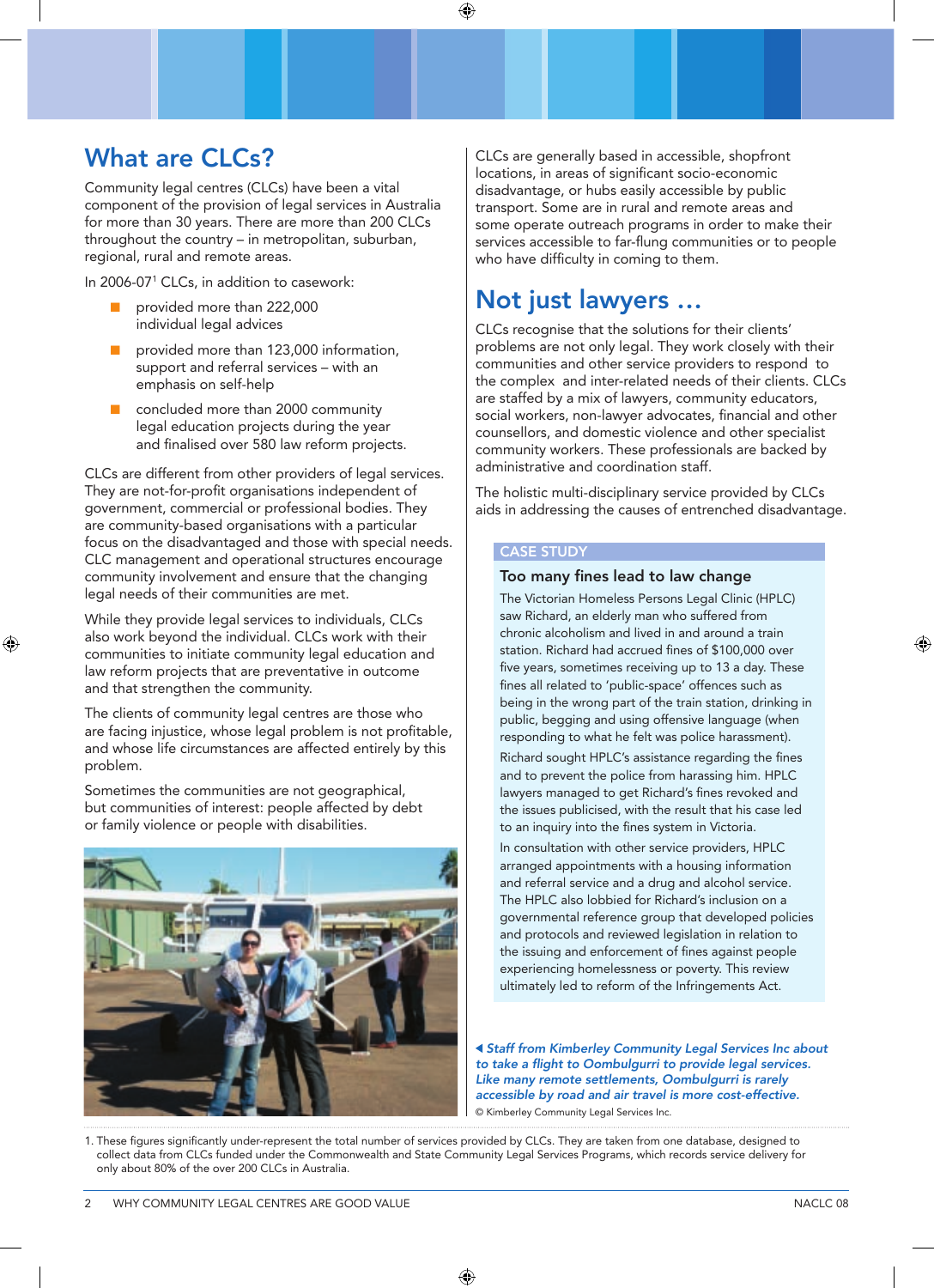### Early intervention and prevention

*'It is important to emphasise that the value of [the] preventative work [provided by CLCs] is far greater than the reactive costs that would be incurred in the absence of such services. The fence at the top of the cliff not only saves lives, but it is also much cheaper than the ambulance at the bottom.'*

*— The Economic Value of Community Legal Centres*, Institute for Sustainable Futures, University of Technology Sydney, Feb 2006.

Wherever possible CLCs assist their clients by early intervention strategies that prevent the escalation of problems.

Because CLCs are very accessible and are used as referral points by other agencies, many of the clients seen by CLCs are already in crisis and have been rejected for assistance by private, government and other service providers. The ability of CLCs to respond to immediate crises as well as provide early assistance is critical to their demonstrated success at contributing to social inclusion.

Awareness of legal rights and where to go to get assistance is vital. CLC strategies include making it easier for people to access information directly and develop their own knowledge, resources and skills to help themselves as much as possible.

Preventative strategies used by CLCs include many innovative projects that inform communities and individuals about preventive solutions and others that assist community workers and individuals to use the legal system for themselves.

#### Case study

#### Preventing crime in western Sydney

Macquarie Legal Centre obtained funding over two years to run a series of crime prevention workshops for young people. The CLC coordinates this collaborative project, working with local high schools, the Police Service, NSW Legal Aid Commission and the University of Western Sydney (UWS).

The project follows a smaller but successful project, 'Be Engaged Be Proud' where the CLC, Police Service, local youth workers and local high schools cooperated to provide legal information workshops at two high schools in 2005. The CLC uses a community development approach to the project, consulting young people on the content of the workshops through questionnaires and focus groups. In addition young people are given the opportunity to develop their own legal resources, which reinforces the learning from the workshops and is available to a wider audience.

UWS designed and assisted with questionnaires, focus groups and evaluation and will also assess the project's effectiveness.

#### Case study

#### Support for new immigrants

Recognising the particular needs of people from culturally and linguistically diverse backgrounds, CLCs regularly conduct community legal education seminars and training sessions in partnership with organisations assisting newly arrived immigrants.

The Consumer Action Law Centre in Victoria conducts consumer awareness training sessions for new migrants through centres such as Adult Multicultural Education Services. Such early intervention strategies can help prevent vulnerable people from developing legal problems.

# Working collaboratively

CLCs are highly effective collaborators. They have strong links with their local or special interest communities and with all levels of government, and operate in a collaborative network of cross-referring government, community and private service providers. CLCs often have close links with local businesses and many centres have ties with philanthropic organisations and through them, with business enterprises.

#### Case study

#### Empowering tenants and consumers

The Peninsula CLC with funding from Consumer Affairs Victoria (CAV), developed a series of workshops to assist tenants and consumers to confidently represent themselves at the Victorian Civil and Administrative Tribunal. CAV provided further assistance through provision of training facilities and assisting with workshop promotion. In 2007 Peninsula CLC delivered tenant and consumer workshops and both the centre and CAV provided workshops to the Chinese community. CAV provided workshops to landlords and traders.

#### **CASE STUDY**

#### Working with tribunals in Tasmania

*Going It Alone: A Guide for Unrepresented Litigants in the Resource Management and Planning Appeal Tribunal* was developed in 2006 by the Environmental Defenders Office (Tasmania) in consultation with the tribunal itself. The publication of the handbook followed feedback from the tribunal and a Better Planning Outcomes project that suggested that providing litigants with a basic understanding of the appeal process would significantly improve the tribunal's operation.

The handbook is recommended by the tribunal to all unrepresented litigants in planning matters. The tribunal reports that the guide has been highly useful in improving procedural compliance. Clients have consistently stated that the guide has given them greater confidence in running their appeals.

A second edition of the handbook was published in 2007, and a new edition is planned for later this year.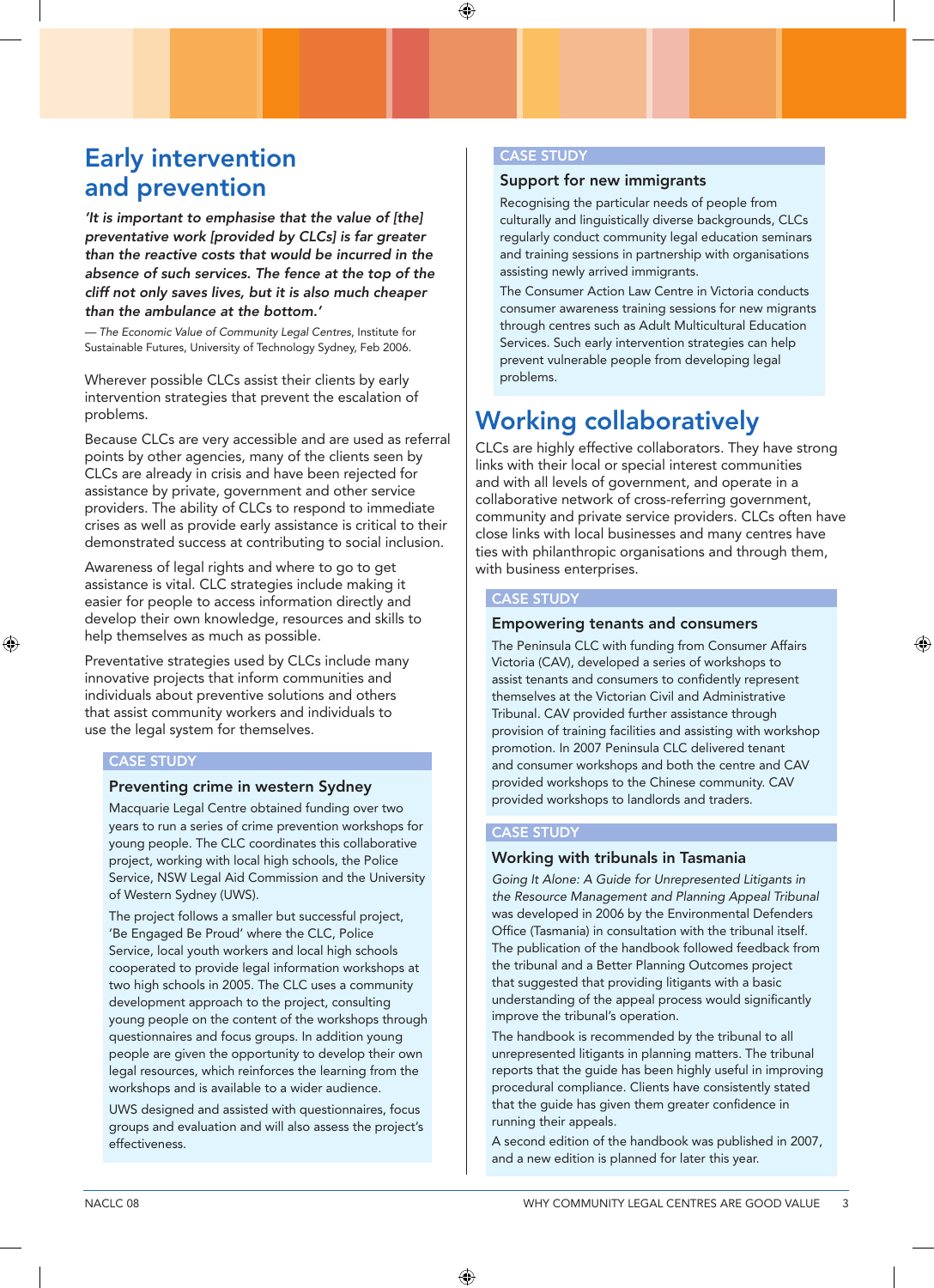### Social inclusion

Australians pride themselves on their innate sense of justice, embodied in the national attachment to a 'fair go'. This striving for justice goes to the heart of how we see and define ourselves as a nation.

Access to justice must be a key component of any program of social inclusion. It should allow disadvantaged Australians easy access to timely and adequate legal assistance so that they can exercise their rights within a fair and balanced system of justice.

This is a particularly sharp challenge to a developing social inclusion agenda, and CLCs are at the forefront of developing policies and programs to ensure fairness in access to justice.

A rights-based approach to social inclusion and adequate resourcing of CLCs and other free legal services is critical to cementing the rule of law in our communities. Social exclusion is not only a deprivation of income but a violation of human dignity. It is an attack on a person's economic, social, civil and political rights. Being socially excluded means never being safe, being unable to be sure that you can get or keep a job or a home, to protect your legal and human rights.

#### Case study

#### Assisting those with intellectual disabilities

The Albury-Wodonga Community Legal Service, in partnership with other support networks and agencies, set up a volunteer support service for people with an intellectual disability when they are questioned by police.

With funding from the NSW Legal Aid Commission, the CLC trains the volunteers willing to be on a register and will employ a part-time coordinator to recruit volunteers, engage and liaise with police and court staff, organise training and education, and promote the service.

The CLC has also organised training for intermediaries working with people with disabilities coming into contact with the police and court system and offering education on discrimination law in association with a pro bono partner. The CLC is hoping to extend the service to provide support when a person with an intellectual disability appears in court.

# Combating homelessness

A wide range of legal problems commonly cause or contribute to the risk of homelessness. Research shows that most people do not become homeless without at least some interaction with the legal system or other public institutions. It also shows that generally people do not escape homelessness without successfully navigating these institutions. In a recent survey of 50 homeless people in Victoria, over 75% reported a direct causal link between their homelessness and their legal problems. This direct relationship is supported by the experience of CLCs across Australia.

Resolving the legal and related problems that cause homelessness has been part of the daily work of CLCs since they started operating over 30 years ago.

It is not only the specialist 'housing' CLCs such as Homeless Persons' Legal Clinics and the Tenants Unions and Advice Services that deal with homelessness. All CLCs provide advice and assistance which alleviate or prevent the escalation of problems which cause and perpetuate housing vulnerability.

CLCs are consulted every day by clients experiencing eviction or legal action over debt, losing a job or fleeing family violence. Each of these legal problems can place a person and sometimes a whole family at risk of homelessness.

#### CASE STUDY

#### When domestic violence leads to homelessness

Raisa, the mother of two children under eight, was the victim of attacks by her partner. Raisa fled the premises after numerous incidents of escalating violence towards her and her children. She had nowhere to go and no money. Her partner had threatened to kill her and her family and she feared that if she went to her family's place, he would find her there and her life and the lives of her family would be endangered. Raisa was too scared to contact DoCS because she feared her children would be taken from her since she was without any accommodation. The first night, she and her children stayed in their car and did not eat. They had no money and had left all their possessions at the house.

The Queensland Women's Legal Service (WLS) came in contact with Raisa the following day when she attended Court in relation to the Apprehended Violence Order (AVO) police were taking out for her protection. The WLS immediately assisted Raisa with her AVO matter and with emergency housing.

The WLS worked with Raisa to address other legal and nonlegal issues including victims compensation, counselling, liaising with the police on the associated charge matters and support through the subsequent hearing into the charges laid against the offender.

Without the assistance and support of the WLS and its specialist domestic violence service, it is likely that Raisa and her children would have experienced longer-term homelessness or that she would have returned to the family home at risk of continued domestic violence.

There are specialist programs or specialist CLCs working in the areas of credit and debt, tenancy, employment, family law, welfare rights, services for elder or young people, and services for those with a disability or mental health problem. In all of these areas, CLCs work at a broader level to address causes of homelessness.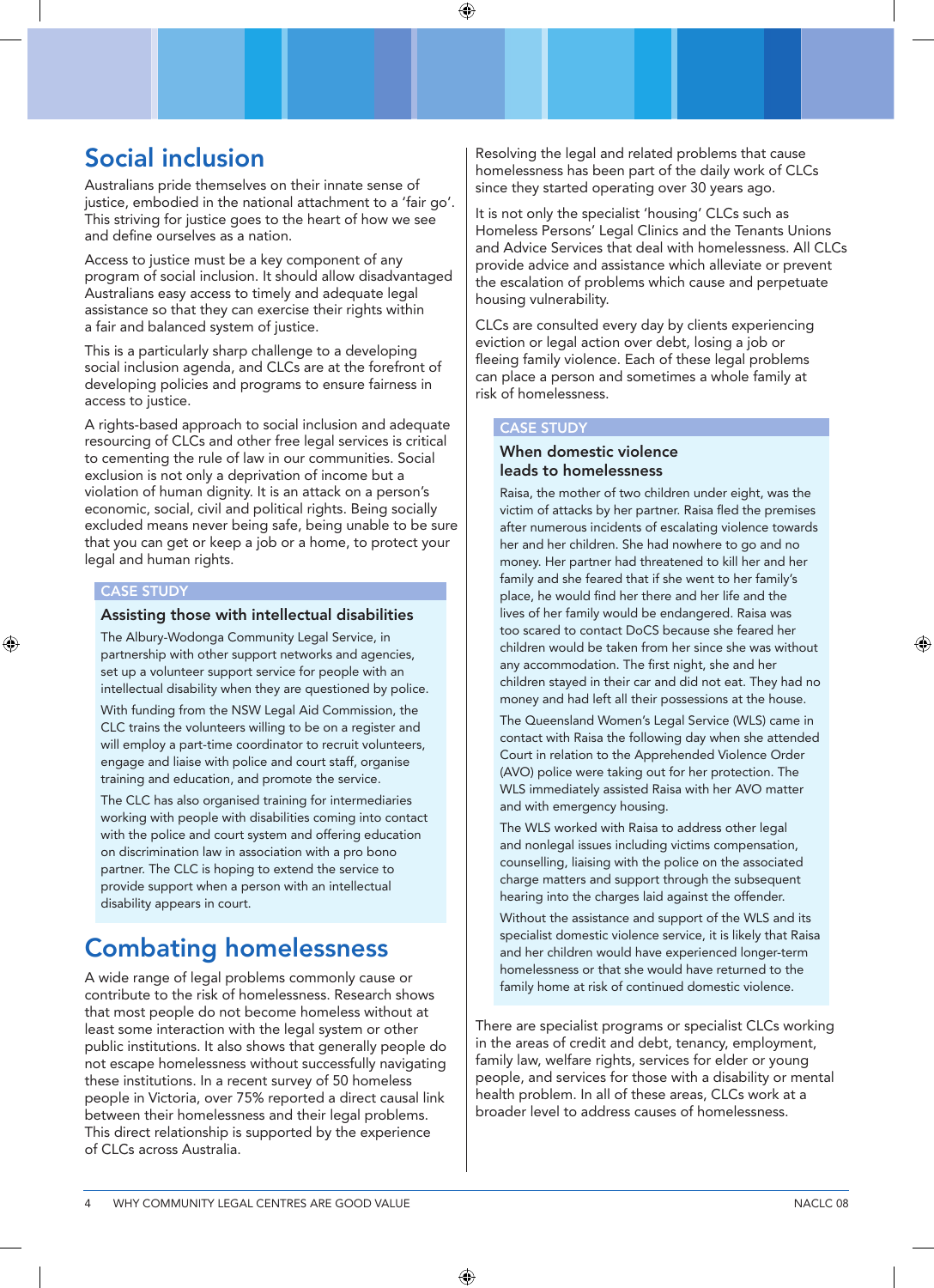#### CASE STUDY **STATE**

#### Jane gets her home back

After some years of separation, Jane's violent expartner persuaded her children to pressure her into letting him stay for a short time in her Department of Housing (DOH) property for which she is head tenant. The ex-partner then refused to leave the house, destroyed some of her furniture and stole from her. Jane was frightened but found that police would not remove her ex-partner from the home.

At court the ex-partner claimed he had an entitlement to her property and the matter was listed for an interim hearing some three weeks later. In the meantime Jane moved out into crisis accommodation. The DOH considered the ex-partner to be an unauthorised occupant and began to charge Jane full market rent despite the fact he did not have her authority to be there. Because the ex-partner was not a tenant the department could not evict him.

The Women's Legal Service (WLS) liaised with departmental caseworkers and called them as witnesses in proceedings for a domestic violence protection order (DVO). Jane was awarded a DVO excluding the ex-partner from the premises with a property recovery order.

The WLS successsfully negotiated with utility companies to obtain a waiver of bills for the time Jane was involuntarily absent from her flat. Following negotiation, the DOH waived the penalty rent payments for an unauthorised occupant and Jane continues to live in her home.



 *Getting the views of homeless people. The NSW Homeless Persons Legal Service was one of many CLCs that made a submission to the Australian Government's Green Paper on Homelessness earlier in 2008. The HPLS held a number of meetings with people experiencing homelessness to get their views on what the government should do to address*  the **problem.** © NSW HPLS

# Closing the gap

CLCs work closely with Indigenous communities to address one of the greatest areas of unmet legal need in Australia. Many CLCs have tailored specific programs for Aboriginal and Torres Strait Islander (ATSI) individuals and communities in their service areas.

The community-focused cooperative and consultative framework of CLC service delivery is particularly suited to effective work with ATSI communities. CLCs listen to their communities, employ Indigenous workers, learn from the Indigenous peoples' experiences and resource their solutions. Where CLCs identify gaps in service they use their local knowledge and experience to leverage extra resources.



*Darwin Community Legal Service Indigenous Aged/Disability Advocates delivering advocacy skills workshop at Wadeye in the NT.* © Darwin CLS

#### Case study

#### Reducing the barriers for Aboriginal women

Aboriginal women face considerable barriers when trying to access community services, including general distrust of the Australian legal system, lack of knowledge about community services, and practical difficulties with phone access and credit, transport and childcare which prevent would-be clients attending appointments or using telephone advice services.

The Women's Legal Centre in Canberra decided to act on these barriers. They listened to the local Aboriginal women and develop strategies to address the issues.

In 2005, the Centre established an Indigenous Women's Law and Justice Support Project with a small amount of funding from the ACT Community Inclusion Fund.

This highly successful project has resulted in a number of positive outcomes including:

- an Aboriginal identified position at the Centre
- a doubling of numbers of Aboriginal women clients receiving advice from the Centre
- an increase in the number of home visits to Aboriginal clients.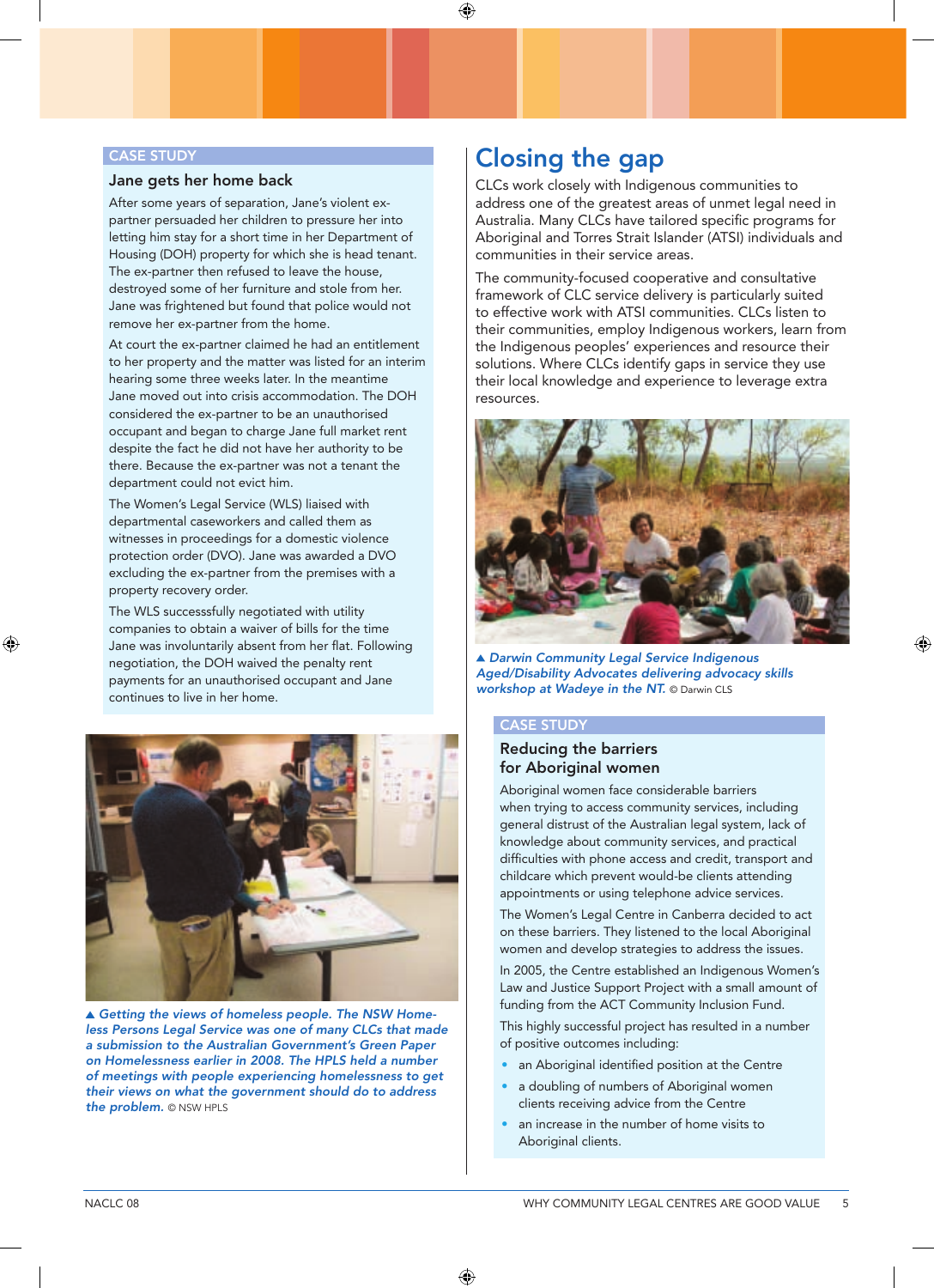#### CASE STUDY

#### Welfare rights in the Territory

Following the announcement of the Northern Territory Emergency Response (NTER) in 2007, the National Association of Community Legal Centres (NACLC) obtained a small grant to allow a senior welfare rights solicitor to travel to the Territory to study the best ways to support delivery of social security advice and advocacy.

This scoping project was undertaken by a specialist grouping of CLCs – the National Welfare Rights Network. It identified the need for assistance to help the more than 20,000 Indigenous people in 600 communities across the Territory gain access to expert and culturally appropriate legal advice and assistance to manage the complex social security changes included in the NTER that have directly impacted on their lives.

As a result of this work and NACLC submissions, the Commonwealth Attorney-General's Department provided funding to the North Australian Aboriginal Justice Agency and to the Central Australian Aboriginal Legal Aid Service to each host two staff seconded from CLCs with welfare rights expertise to provide advice and assistance in their respective regions for 12 months.

#### **CASE STUDY**

#### Living safe – growing strong

Staff of the South Australian Women's Legal Service had noticed that a lot of Aboriginal women were talking about sexual assault in ways that indicated they were unclear as to the legal seriousness of the offence.

They also noticed that young women were particularly unlikely to report sexual assault. These young women did not want to cause trouble within the family by talking about assaults perpetrated against them. Even if they wanted to report a sexual assault, the communications problems in remote communities provided a further barrier. There is rarely any mobile phone coverage, few landlines are available to them, and public phones often don't work and provide no privacy. The Centre decided to organise a camp called 'Living safe – Growing strong'. The camp used a variety of activities, fun and serious, to educate and empower young Aboriginal women from different regions about violence, to debunk some of the myths surrounding sexual violence and to prevent abuse in interpersonal relationships. The Young Women's Camp Project is an extraordinary example of how community links and cultural understanding allow a trust relationship to develop that can effect huge change.

# Value for money

CLCs have a long history of demonstrated success in obtaining and coordinating volunteer and pro bono support from private lawyers and other professionals. This adds greatly to the total hours, dollar value and range of expertise of the services provided.

For funding bodies it also provides greater value for the funding dollar.

In a large centre with access to many volunteers, the value of pro bono work can amount to hundreds of thousands of dollars a year.

In rural or remote areas, where access to volunteers is more limited, the input of volunteer professionals nevertheless adds significantly to the service offered. For example, the North and North West Community Legal Service in NSW only has three volunteer lawyers, but they contributed 103 hours to that CLC's services last financial year.

CLCs attract and maintain significant volunteer support from the private legal profession with more than 2200 private solicitors around Australia regularly providing voluntary legal services to clients at CLCs. Volunteer services are regularly provided by another 1600 professionals, students and others.2

In 2006, volunteers made an in-kind contribution to CLCs of some 300,000 hours, including over 68,000 hours by lawyers and over 229,000 by non lawyer volunteers.

These figures do not include the significant pro bono support provided to CLCs from private law firms by way of secondments or other legal services. This has been estimated to be over 25,000 hours each year.

In total, CLCs are leveraging more than \$23 million worth of free legal assistance each year.<sup>3</sup>

Many CLCs have benefited from particular relationships and partnerships with law firms, including relationships that have been brokered between city-based law firms and CLCs in regional, rural and remote areas.

According to joint submissions by six major law firms to the 2006 Federal Civil Justice System Strategy Paper: '*without a well-funded and comprehensive network of Community Legal Centres and Legal Aid offices, our pro bono schemes would be less effective*'. The firms acknowledged CLCs as the primary source of their pro bono clients and stated that they relied on CLCs to identify matters of real need and to make informed referral decisions as to which clients are most appropriately in need of pro bono assistance.

<sup>2.</sup> From figures provided to NACLC by the approximately 170 CLCs participating that year in the inational Professional Indemnity Insurance Scheme. The total number of volunteers in all (over 200) CLCs would be much more.

<sup>3.</sup> Calculated from data collected annually by NACLC and information from the National Pro Bono Resource Centre and applying a low commercial hourly rate.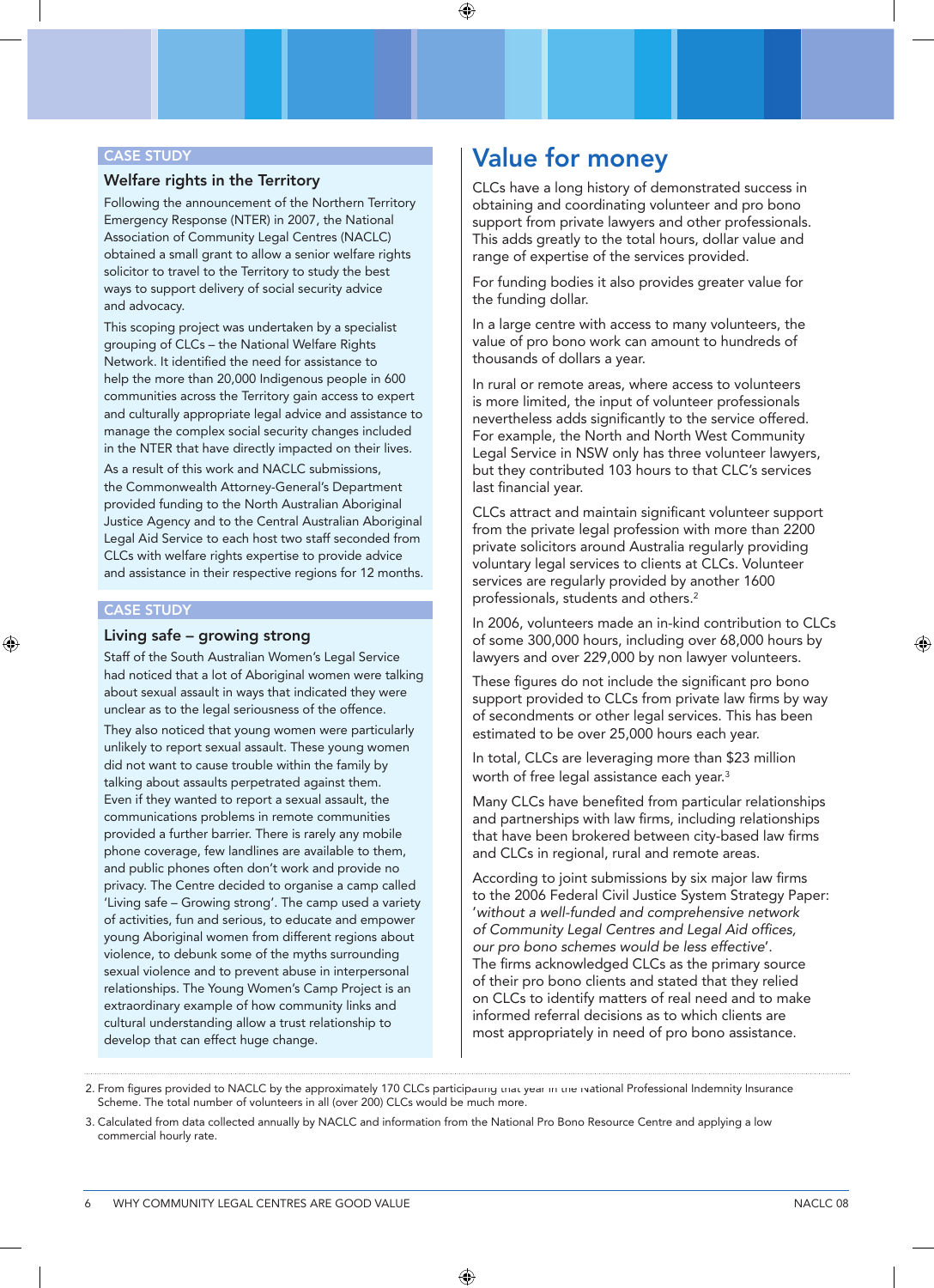Examples of the value that volunteers add to the costeffectiveness of CLC services include:

- Redfern Legal Centre in Sydney recently calculated its expected 'volunteer valuation' for legal services to clients for 2008 at more than \$1.7 million.
- n The Queensland Homeless Persons Legal Centre, with only 1.5 employed staff, has over the past three years leveraged the assistance of approximately 250 private lawyers to provide over \$1 million worth of free legal services a year to homeless people.
- n In 2006-07 Victoria's Peninsula Community Legal Centre's 120 volunteers enabled the centre to run up to nine additional advice sessions each week, assisting 1368 clients over that year.
- The NSW Homeless Person's Legal Service has garnered 15,000 pro bono lawyer hours since it started in mid-2004.
- The Victorian Homeless Persons Legal Service negotiates \$3.5 million of pro bono legal services through private law firms each year.

 *An example showing how the work of CLCs contributes to the delivery of broader government agendas such as social inclusion and preventing homelessness. As well as delivering extensive benefits to individuals and the communities served by CLCs, this work also provides savings to government.*

#### Case study



#### Tackling unfair practices by motor car traders

After assisting many individuals with complaints about Motor Finance Wizard Pty Ltd (MFW), a licensed motor car trader, and raising complaints with regulators, Victoria's Consumer Action Law Centre launched a direct action campaign aimed at raising awareness among consumers of the practices

of some motor car traders. The "Say No to the Wizard" campaign focuses on MFW and other traders who use a business model deliberately structured to evade consumer protection laws. MFW offers "interest-free" loans, taking it outside the protection of the Uniform Consumer Credit Code but then sells cars for much more than they are worth. The difference between actual value and sale price is effectively the interest, but consumers lose their Credit Code protections.

One of Consumer Action's clients was a 21 year old sole parent whose only source of income was the single parent pension. MFW sold her a 1995 Mazda 121 hatchback for a total cost of over \$15,000. The car's market value turned out to be about \$3,000. The car's brakes failed soon after purchase, making it unusable. © VCALC